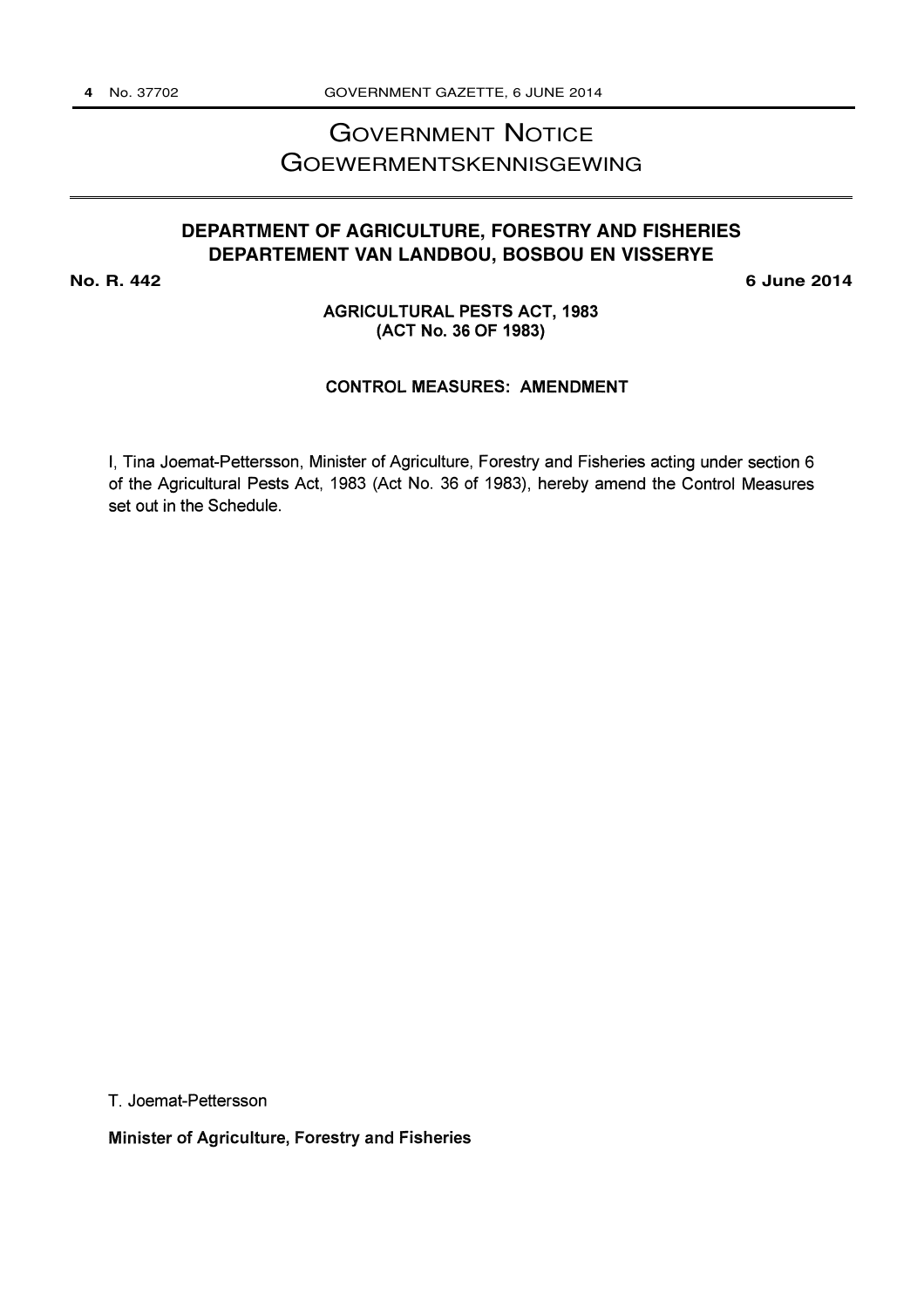#### **SCHEDULE**

### **Definition**

1. In this Schedule "the Control Measures" means the control measures published in Government Notice No. R. 110 of 27 January 1984, as amended by Government Notices Nos. R. 909 of 4 May 1984, R. 1770 of 17 August 1984, R. 845 of 12 April 1985, R. 1518 of 12 July 1985, R. 1442 of 11 July 1986, R. 87 of 22 January 1988, R.1349 of 8 July 1988, R. 1954 of 30 September 1988, R. 2416 of 19 October 1990, R. 18 of 4 January 1991, R. 2840 of 29 November 1991, R. 2269 of 14 August 1992, R. 2876 of 16 October 1992, R. 1560 of 20 August 1993, R. 451 of 11 March 1994, R. 1373 of 5 August 1994, R. 1636 of 27 October 1995, R. 1977 of 22 December 1995, R. 2029 of 13 December 1996, and revoked by Government Notice No. R. 1012 of 1 August 1997, R. 288 of 27 February 1998, R. 1470 of 20 November 1998, R. 666 of 28 May 1999, R. 1016 of 27 August 1999, R. 613 of 23 June 2000, R. 83 of 22 January 2001, R. 397 of 18 May 2001, R. 810 of 31 August 2001, R. 368 of 5 April 2002, R. 714 of 24 May 2002, R. 831 of 21 June 2002, R. 1364 of 8 November 2002, R. 465 of 4 April 2003, R. 144 of 9 February 2004, R. 243 of 24 March 2005. R. 457 of 20 May 2005 as corrected by the Government Notice No. R. 563 of 17 June 2005, R. 1223 of 23 December 2005 as corrected by the Correction Notice published on page 2 of Government Gazette No. 28356 of 30 December 2005, R. 369 of 21 April 2006, R. 43 of January 2007, R. 117 of 8 February 2008, R. 461 of 29 April 2008, R. 258 of 13 March 2009, R. 1148 of 11 December 2009, R. 48 of 5 February 2010, R. 74 of 12 February 2010, R. 19 of 2 January 2011, R. 189 of 11 March 2011, R. 129 of 24 February 2012, R. 76 of 8 February 2013 and R. 1002 of 20 December 2014.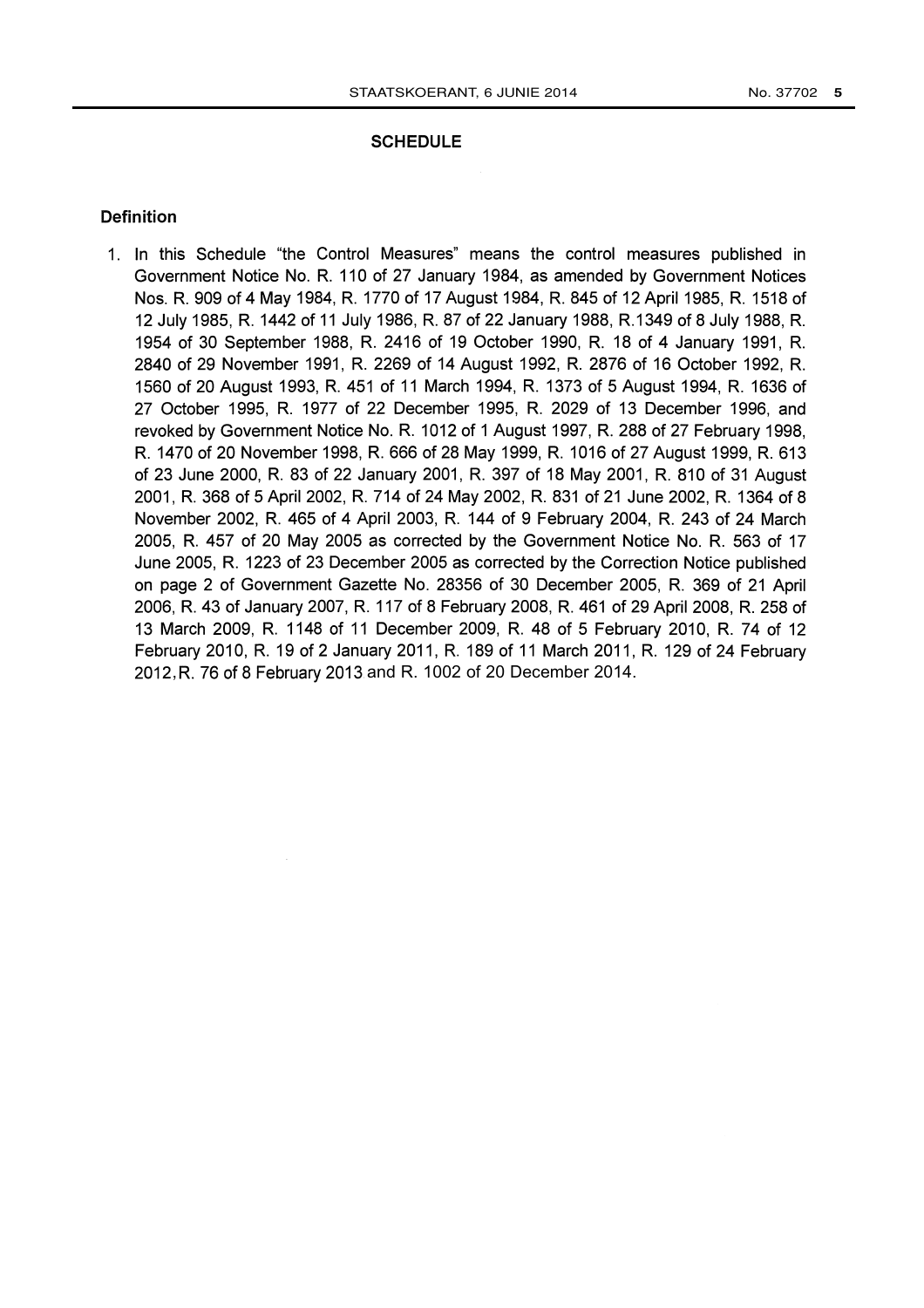#### Amendment of definitions of the Control Measures

2. The definitions of the Control Measures are hereby amended by the insertion of the following definition after the definition of "nursery":

"pest" means any species, strain or biotype of plant, animal or pathogenic agent injurious to plants or plant products;

#### Amendment of control measure 3 of the Control Measures

- 3. The control measure 3 is hereby amended-
	- (a) by the substitution of the sub-heading by the following expression:
		- "Prohibition relating to movement, keeping, planting or cultivation of certain plants"
	- (b) by the insertion of the following sub-control measure after sub-control measure 3(3):

"(4) No user of land shall remove, keep, plant or cultivate any plant of a kind specified in column 1 of Table 12 originating from any land within an area specified in column 3 of the said Table opposite the name of the kind of plant concerned on any land within an area indicated in column 4 of the said Table opposite the name of the kind of plant concerned".

### Deletion of control measure 7 and Table 11 of the Control Measure

4. Control measure 7 and Table 11 are hereby deleted.

#### Amendment of control measure 8 of the Control Measures

5. Control measure 8 is hereby amended by the following expression:

Every user of land within the Republic shall immediately notify the executive officer of  $8(1)$ any occurrence or suspected occurrence of any pest specified in these Control Measures, in any pest free area;

Any individual or organization or institution that has for the first time identified or  $(2)$ recorded a new pest to be present in the Republic, shall immediately report it to the executive officer."

#### Amendment of Table 6 of the Control Measures

6. Table 6 of the Control Measures is hereby substituted with the following Table: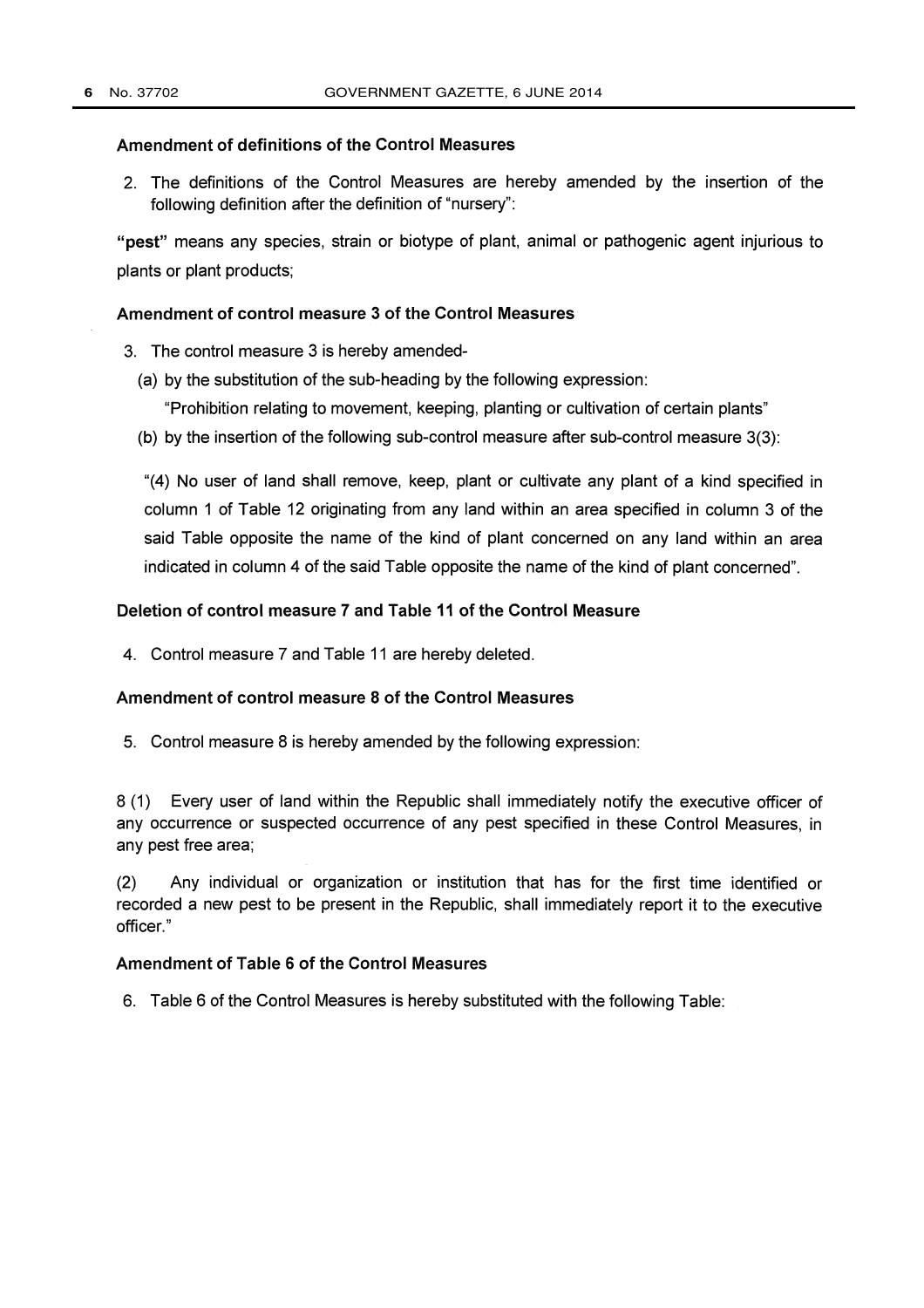# "TABLE 6

# PLANTS WHICH THE MOVEMENT TO CERTAIN AREAS IS PROHIBITED EXCEPT ON **AUTHORITY OF A PERMIT**

# [Control measure 4 (2)]

| <b>No</b>        | Kind of plant and                                                                                                                                                                                                                                                                   | Area from which                                                                                                                                                                                                                                                                                                                                       | Area to which movement                                                                                                                                           |
|------------------|-------------------------------------------------------------------------------------------------------------------------------------------------------------------------------------------------------------------------------------------------------------------------------------|-------------------------------------------------------------------------------------------------------------------------------------------------------------------------------------------------------------------------------------------------------------------------------------------------------------------------------------------------------|------------------------------------------------------------------------------------------------------------------------------------------------------------------|
|                  | pest of concern                                                                                                                                                                                                                                                                     | movement is prohibited                                                                                                                                                                                                                                                                                                                                | is prohibited                                                                                                                                                    |
|                  |                                                                                                                                                                                                                                                                                     |                                                                                                                                                                                                                                                                                                                                                       |                                                                                                                                                                  |
|                  | $\mathbf{1}$                                                                                                                                                                                                                                                                        | $\overline{2}$                                                                                                                                                                                                                                                                                                                                        | $\overline{3}$                                                                                                                                                   |
| 1.               | Musa<br>acuminata<br>(banana)<br>and<br>any<br>thereof,<br><b>Cross</b><br>excluding<br>the<br>fruit<br>thereof.                                                                                                                                                                    | The provinces of KwaZulu-<br>Natal,<br>Gauteng,<br>Limpopo,<br>Mpumalanga<br>and<br>North<br>West,<br>except<br>nurseries<br>situated<br>within the<br>said<br>provinces.                                                                                                                                                                             | The provinces of Western<br>Cape,<br>Northern<br>Cape,<br>Free State and Eastern<br>Cape.                                                                        |
| 2.               | officinale<br>Zingiber<br>excluding<br>rhizomes<br>for<br>human<br>consumption.                                                                                                                                                                                                     | The provinces of KwaZulu-<br>Natal<br>and<br>Gauteng,<br>Limpopo, Mpumalanga and<br>North West, except nurseries<br>within<br>KwaZulu-<br>situated<br>Natal<br>Gauteng,<br>and<br>Limpopo, Mpumalanga and<br>North West.                                                                                                                              | The provinces of Western<br>Cape, Northern Cape,<br>Free State and Eastern<br>Cape.                                                                              |
| 3.               | the<br>genera<br>Fortunella, Limonia,<br>Poncirus,<br>Swinglea<br>and<br>any<br>cross<br>excluding<br>thereof,<br>fruits<br>thereof.<br>the<br>due to Guignardia<br>(Citrus<br>citricarpa<br>Black Spot).                                                                           | Citrus and species of   The provinces of KwaZulu-<br>Natal,<br>Mpumalanga,<br>Gauteng, Eastern Cape,<br>North<br>Limpopo, and<br>the<br>West Province (excluding<br>the magisterial districts of<br>Christiana and Taung).                                                                                                                            | The provinces of Northern<br>Cape,<br>Free<br>State,<br>Western Cape, and the<br>North West Province in<br>the magisterial districts of<br>Christiana and Taung. |
| $\overline{4}$ . | Citrus and species of<br>the<br>genera<br>Fortunella, Limonia,<br>Poncirus,<br>Swinglea<br>cross<br>and<br>any<br>thereof, $excluding$<br>fruits thereof,<br>the<br>to<br>low<br>pest<br>due<br>prevalence<br>with<br>regard to Guignardia<br>citricarpa<br>(Citrus<br>Black Spot). | The provinces of KwaZulu-<br>Natal,<br>Mpumalanga,<br>Gauteng, Eastern Cape and<br>the North West Province<br>(excluding the magisterial<br>districts of Christiana and<br>Taung), and the Limpopo<br>Province<br>(excluding<br>the<br>districts<br>magisterial<br>of<br>Musina and Soutpansberg-<br>north of the 22° 50' S or west<br>of 29° 20' E). | The Limpopo Province,<br>of<br>towns<br>Musina<br>and<br>Soutpansberg- north of<br>the 22° 50' S or west of<br>29° 20' E.                                        |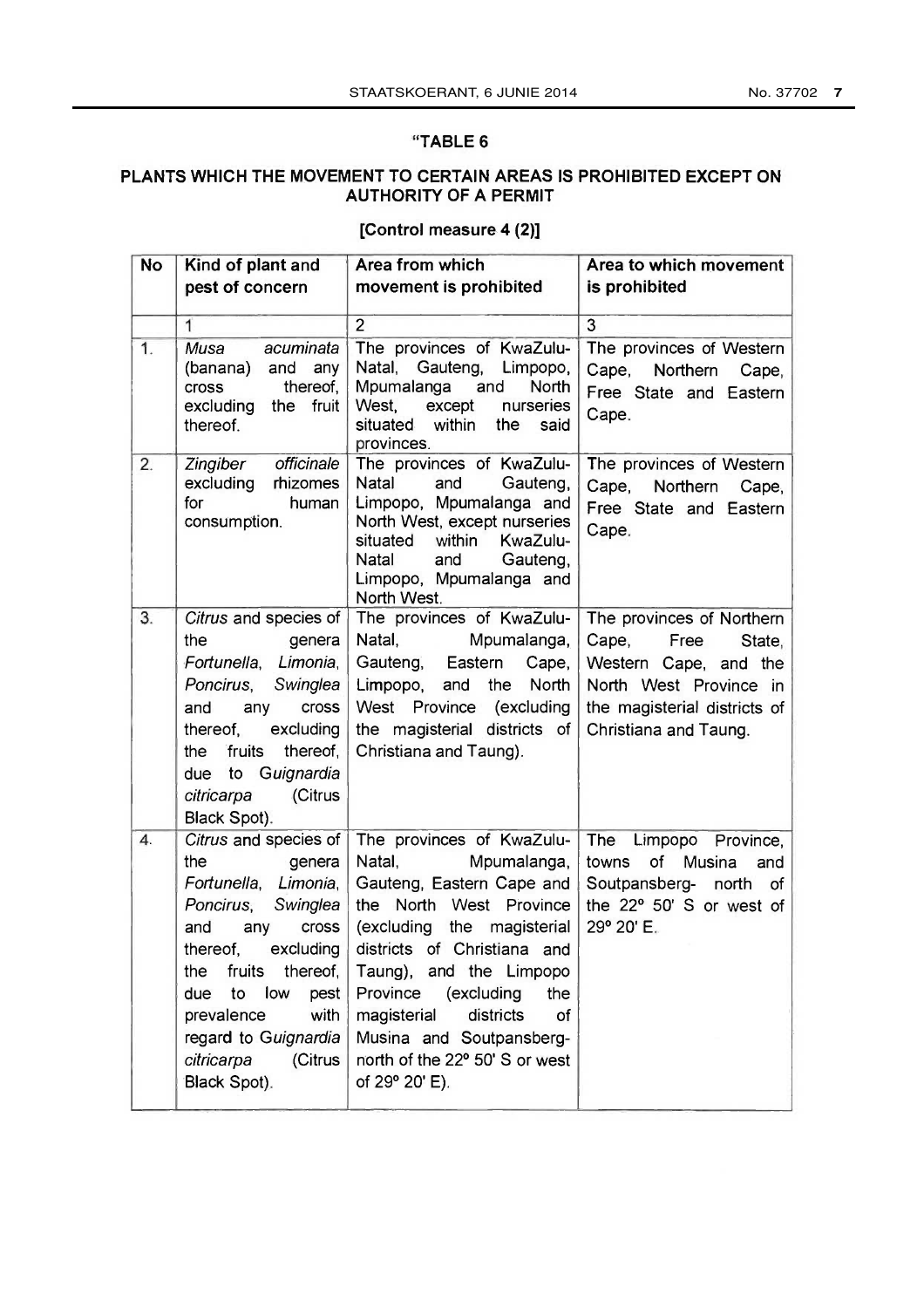|           | Kind of plant and<br>pest of concern                                                                                                                                                                                                                                                                                                                                                                                                                                                                                                                                                              | which<br>Area<br>from<br>movement is prohibited                                                                                                                                                                                                                                                                    | Area to which movement<br>is prohibited                                                                                                                                                                                                                                                                                                                                                                                                                                                                                                                    |
|-----------|---------------------------------------------------------------------------------------------------------------------------------------------------------------------------------------------------------------------------------------------------------------------------------------------------------------------------------------------------------------------------------------------------------------------------------------------------------------------------------------------------------------------------------------------------------------------------------------------------|--------------------------------------------------------------------------------------------------------------------------------------------------------------------------------------------------------------------------------------------------------------------------------------------------------------------|------------------------------------------------------------------------------------------------------------------------------------------------------------------------------------------------------------------------------------------------------------------------------------------------------------------------------------------------------------------------------------------------------------------------------------------------------------------------------------------------------------------------------------------------------------|
| <b>No</b> | $\overline{1}$                                                                                                                                                                                                                                                                                                                                                                                                                                                                                                                                                                                    | $\overline{c}$                                                                                                                                                                                                                                                                                                     | $\overline{3}$                                                                                                                                                                                                                                                                                                                                                                                                                                                                                                                                             |
| 5.        | Citrus and species of<br>the genera Aegle,<br>Aeglopsis, Afraegle,<br>Atalantia, (Severinia<br>synonymous),<br>Balsamocitrus,<br>Calodendrum,<br>Citropsis, Clausena,<br>Cuscuta,<br>Eremocitrus,<br>Fagaropsis, Feronia,<br>Fortunella, Hespere-<br>thusa, Microcitrus,<br>Murraya, Limonia,<br>Oricia,<br>Pleiospermium,<br>Poncirus, Swinglea,<br>Teclea, Toddalia,<br>Toddaliopsus,<br>Triphasia, Vepris,<br>Zanthozylum and<br>any cross thereof,<br>excluding the fruits<br>thereof due to the<br>Trioza erytreae<br>(citrus psylla) and<br>Liberibacter<br>africanus (Citrus<br>Greening). | The provinces of KwaZulu-<br>Natal,<br>Mpumalanga,<br>Limpopo, North<br>Gauteng,<br>West and<br>Western Cape,<br>the magisterial districts of<br>Caledon,<br>Hermanus,<br>Heidelberg,<br>Paarl,<br>Robertson, Somerset West,<br>Strand,<br>Stellenbosch,<br>Swellendam,<br>Wellington.<br>Mosselbay and Worcester. | The<br>provinces<br>of<br>the<br>Cape,<br>Northern<br>Eastern<br>Cape, Free State, and<br>Western Cape magisterial<br>districts of Beaufort West,<br>Bellville,<br>Bredasdorp,<br>Calitzdorp, Cape, Ceres,<br>Clanwilliam,<br>George,<br>Goodwood,<br>Hopefield,<br>Knysna,<br>Kuilsrivier,<br>Ladismith,<br>Laingsburg,<br>Malmesbury,<br>Mitchellsplein,<br>Montagu,<br>Moorreesburg,<br>Murraysburg, Oudsthoorn,<br>Piketberg, Prins Albert,<br>Riversdale, Simons Town,<br>Tulbagh, Uniondale, Van<br>Rhynsdorp, Vredenburg,<br>Vredendal and Wynberg. |
| 6.        | Species of the<br>genera Mangifera,<br>Psidium, Citrus,<br>Achra, Anacardium<br>(fruit), Annona,<br>Averrhoa, Blighia,<br>Capsicum, Carica,<br>Chrysophyllum,<br>Citrullus, Coffea<br>(fruit), Cordia,                                                                                                                                                                                                                                                                                                                                                                                            | The<br>Province:<br>Limpopo<br>Vhembe<br>district<br>the<br>on<br><b>Municipalities</b><br>following<br>Musina, Mutale Thulamela<br>and Makhado.                                                                                                                                                                   | The provinces of Western<br>Cape,<br>Northern<br>Cape,<br>Free State, Eastern Cape,<br><b>North</b><br>West,<br>Gauteng,<br>Mpumalanga<br>and<br>Kwazulu- Natal.                                                                                                                                                                                                                                                                                                                                                                                           |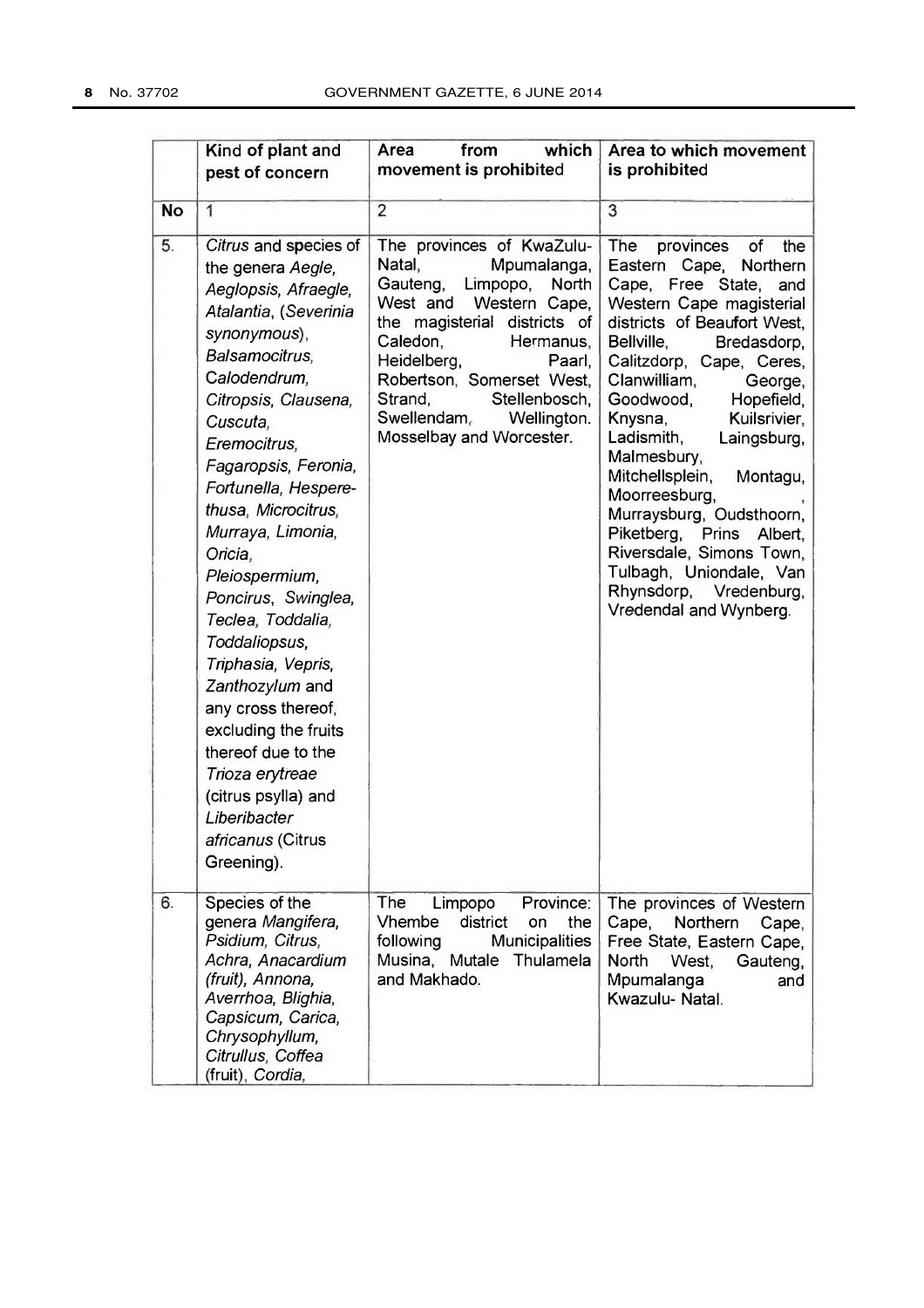| Cordyla, Cucumis,<br>Cucurbita,<br>Diospyros,<br>Dracaena,<br>Eriobotrya, Ficus,<br>Flacourtia<br>Fortunella, Gacinia,<br>Irvingia, Landolphia,<br>Lycopersicon, Malus,<br>Maerua, Manilkara,<br>Momordica, Musa,,<br>Persea, Prunus,<br>Richardella,<br>Sarcocyphalus,<br>Sclerocarya,<br>Solanum, Sorindeia,<br>Spondias,<br>Strychnos,<br>Syzygium,<br>Terminalia, Vitellaria,<br>and Ziziphus; only<br>the fruits thereof<br>due to Bactrocera<br>invadens. |  | ,, |
|-----------------------------------------------------------------------------------------------------------------------------------------------------------------------------------------------------------------------------------------------------------------------------------------------------------------------------------------------------------------------------------------------------------------------------------------------------------------|--|----|
|-----------------------------------------------------------------------------------------------------------------------------------------------------------------------------------------------------------------------------------------------------------------------------------------------------------------------------------------------------------------------------------------------------------------------------------------------------------------|--|----|

 $\sim$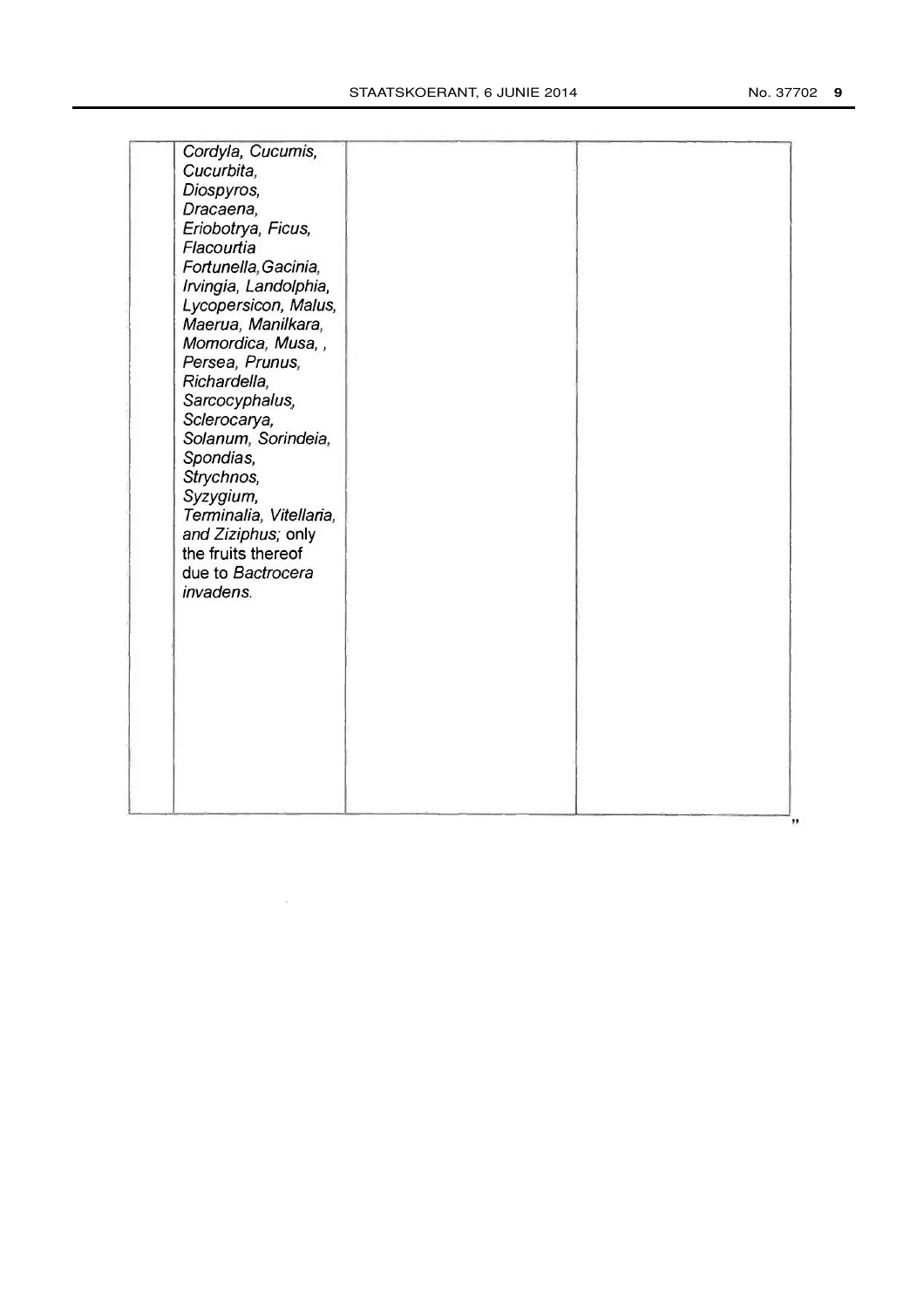# **Insertion of Table 12**

7. The following Table is hereby inserted after Table 11.

# "TABLE 12 [Control measure 3(4)]

| Kind of plant<br>and                                                                                                                                                                                                                                                                                                                                                                                                                                                                                                                                                                      | which<br>from<br>Area                                                                                                                                                                 | which<br>Area<br>to                                                                                                                                                                                                                                                                                                                                                                                                                                                                                                                                                                                                                                                |
|-------------------------------------------------------------------------------------------------------------------------------------------------------------------------------------------------------------------------------------------------------------------------------------------------------------------------------------------------------------------------------------------------------------------------------------------------------------------------------------------------------------------------------------------------------------------------------------------|---------------------------------------------------------------------------------------------------------------------------------------------------------------------------------------|--------------------------------------------------------------------------------------------------------------------------------------------------------------------------------------------------------------------------------------------------------------------------------------------------------------------------------------------------------------------------------------------------------------------------------------------------------------------------------------------------------------------------------------------------------------------------------------------------------------------------------------------------------------------|
| pest of concern                                                                                                                                                                                                                                                                                                                                                                                                                                                                                                                                                                           | removal is prohibited                                                                                                                                                                 | removal is prohibited                                                                                                                                                                                                                                                                                                                                                                                                                                                                                                                                                                                                                                              |
| Citrus and species of<br>the genera Aegle,<br>Aeglopsis, Afraegle,<br>Atalantia, (Severinia<br>synonymous),<br>Balsamocitrus,<br>Calodendrum,<br>Citropsis, Clausena,<br>Cuscuta, Eremocitrus,<br>Fagaropsis, Feronia,<br>Fortunella,<br>Hesperethusa,<br>Microcitrus, Murraya,<br>Limonia, Oricia,<br>Pleiospermium,<br>Poncirus, Swinglea,<br>Teclea, Toddalia,<br>Toddaliopsus,<br>Triphasia, Vepris,<br>Zanthozylum and any<br>cross thereof,<br>excluding the fruits<br>thereof due to the<br>Trioza erytreae (citrus<br>psylla) and<br>Liberibacter africanus<br>(Citrus Greening). | The province of Eastern<br>Cape (Districts of Alfred<br>Nzo and OR Tambo), the<br>of<br>Western<br>province<br>Cape (Magisterial districts<br>of<br>Uniondale<br>and<br>Knysna).      | The provinces of the<br>Eastern Cape (Districts<br>Ukhahlamba,<br>of<br>Amathole, Chris Hani,<br>Mandela<br>Nelson<br>bay<br>Metropolitan<br>and<br>Cacadu),<br>Northern<br>Cape, Free State, and<br>Western<br>Cape<br>(Magisterial districts of<br>Beaufort West, Bellville,<br>Bredasdorp, Calitzdorp,<br>Cape,<br>Ceres,<br>Clanwilliam,<br>George,<br>Goodwood,<br>Hopefield,<br>Kuilsrivier,<br>Ladismith,<br>Laingsburg,<br>Malmesbury,<br>Mitchellsplein,<br>Montagu,<br>Moorreesburg,<br>Murraysburg,<br>Oudsthoorn, Piketberg,<br>Prins<br>Albert,<br>Riversdale,<br>SimonsTown, Tulbagh,<br>Van<br>Rhynsdorp,<br>Vredenburg, Vredendal<br>and Wynberg). |
|                                                                                                                                                                                                                                                                                                                                                                                                                                                                                                                                                                                           | The<br>provinces<br>of<br>KwaZulu-Natal,<br>Mpumalanga,<br>Gauteng,<br>Limpopo, North West and<br>Western Cape magisterial<br>of<br>districts<br>Caledon,<br>Heidelberg,<br>Hermanus, | The<br>provinces<br>of<br>Eastern Cape (Districts<br>of Alfred Nzo and OR<br>Tambo),<br>and Western<br>Cape<br>(Magisterial<br>districts<br>of Uniondale<br>and Knysna).                                                                                                                                                                                                                                                                                                                                                                                                                                                                                           |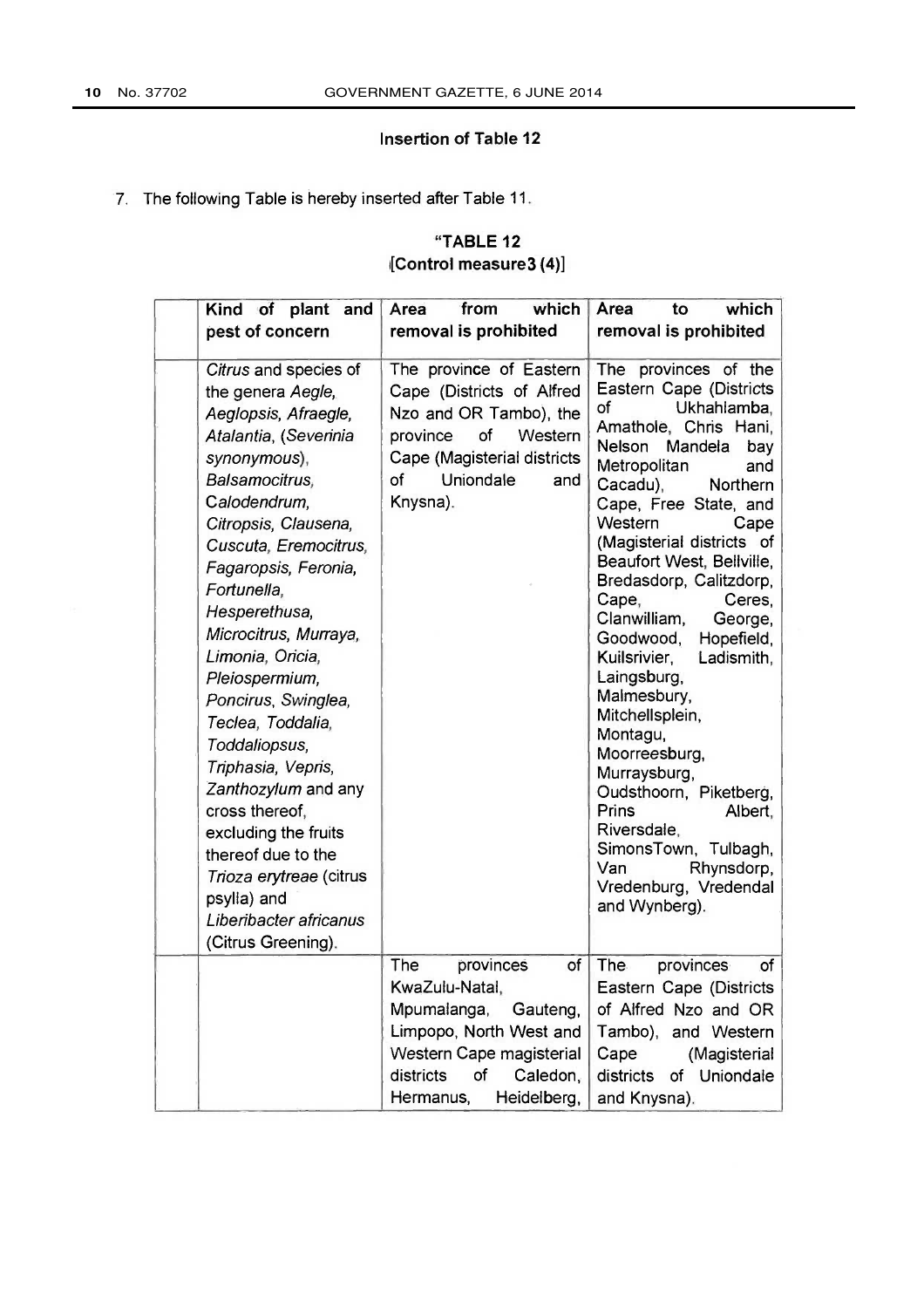| Paarl,                 |    |
|------------------------|----|
| Robertson, Mosselbay,  |    |
| Somerset West, Strand, |    |
| Stellenbosch,          |    |
| Swellendam, Wellington |    |
| and Worcester.         |    |
|                        | ,, |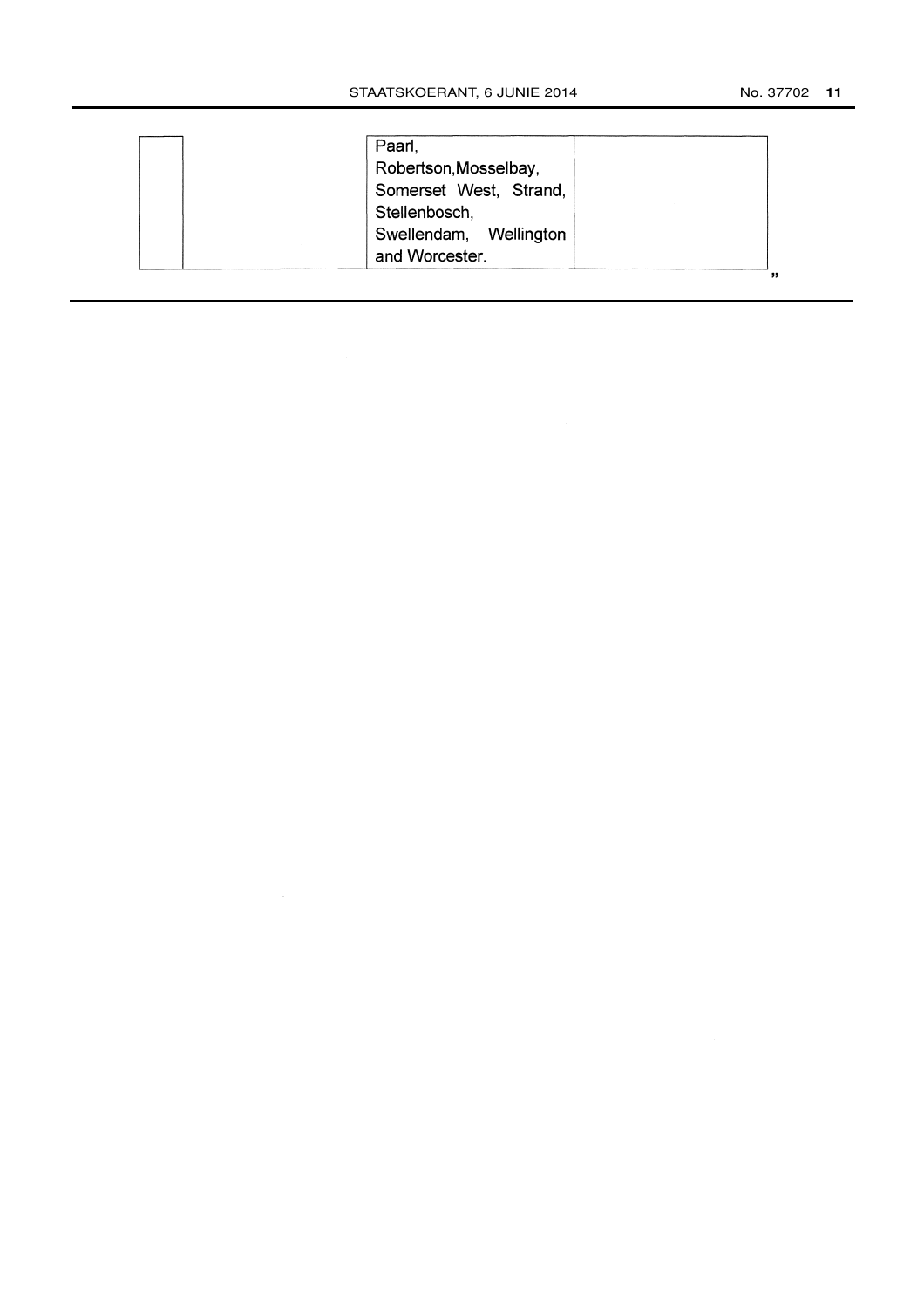12 No. 37702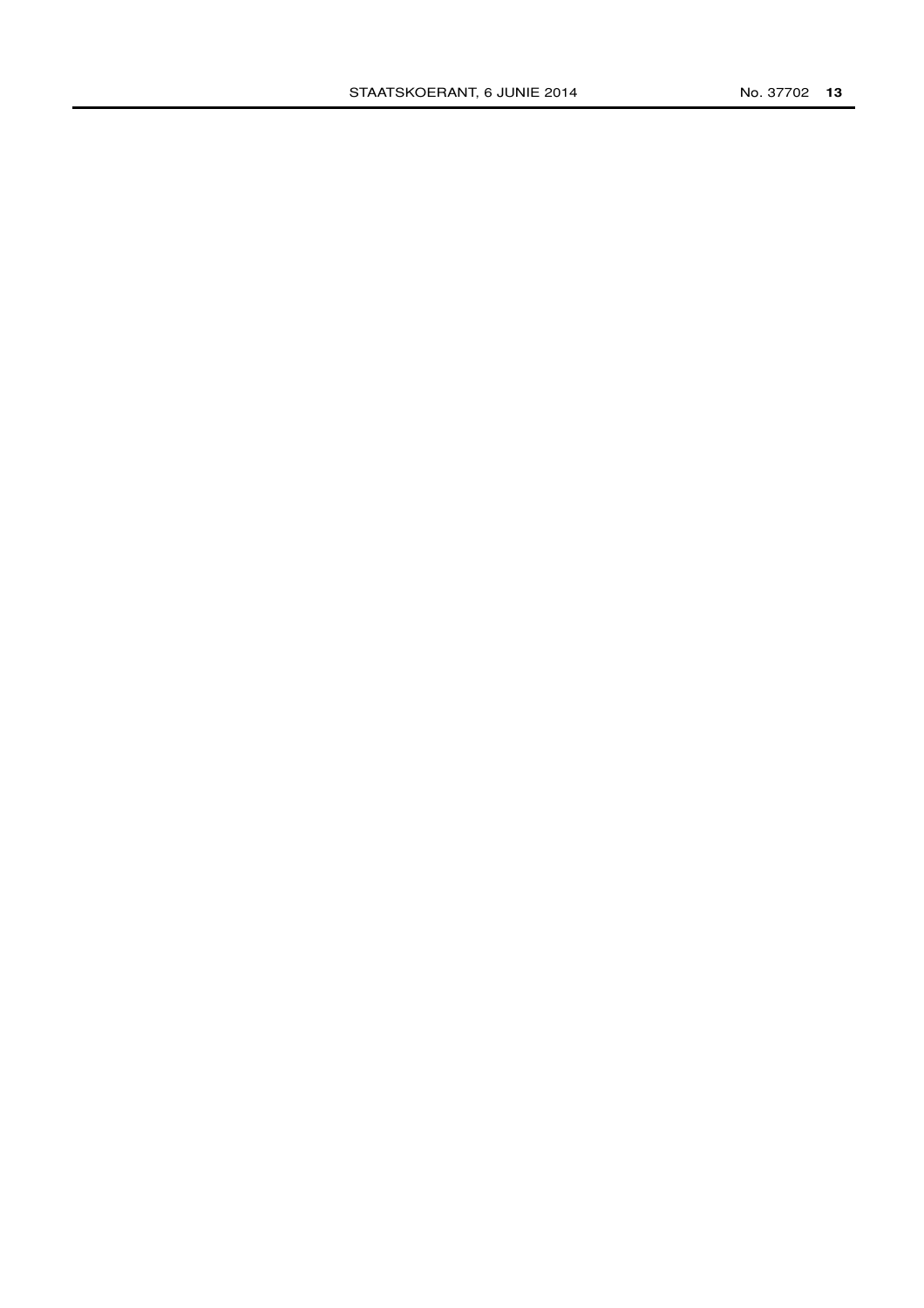14 No. 37702